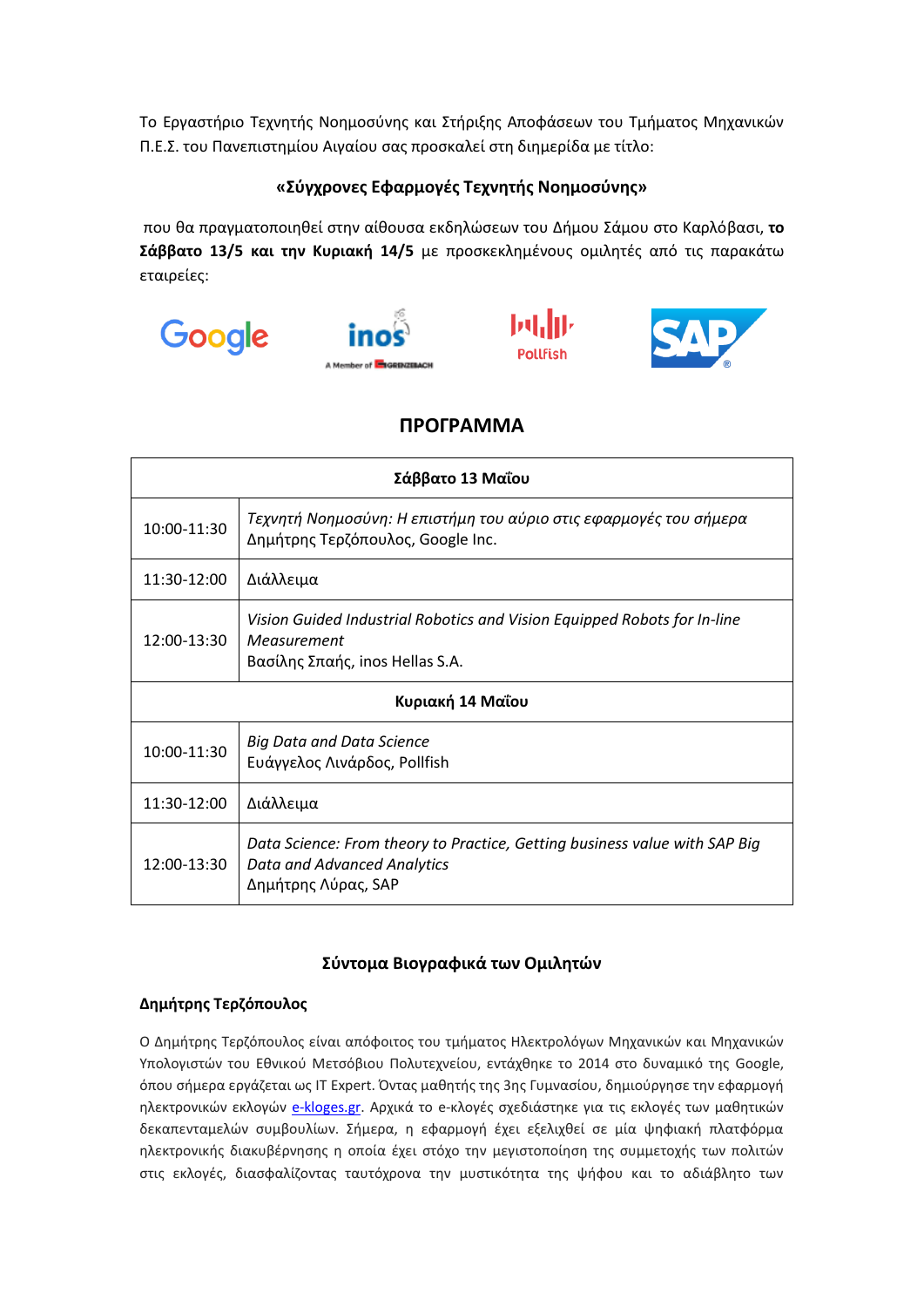εκλογών. Αυτή τη στιγμή το e-κλογές εμπιστεύονται για την διεξαγωγή εκλογικών διαδικασιών το Υπουργείο Παιδείας και Θρησκευμάτων, τα μεγαλύτερα ιδιωτικά και δημόσια σχολεία της Ελλάδας καθώς και άλλοι οργανισμοί. Παράλληλα, ο Δημήτρης έχει διακριθεί σε διάφορους διεθνείς διαγωνισμούς πληροφορικής και έχει υπάρξει πρώτο αναπληρωματικό μέλος της Εθνικής Ομάδας Πληροφορικής, στην οποία συμμετείχε στη συνέχεια ως εκπαιδευτής των επόμενων διαγωνιζομένων.

### **Βασίλης Σπαής**

Mr. Vassilis Spais is a Senior Applications Engineer with *inos Hellas S.A.*, a fully subsidiary of *inos Automationssoftware GmbH*, member of the Grenzebach group of companies. Trained as an Electrical engineer (Aristotle University of Thessaloniki), he has extensive experience in system integration and software development for industrial automation systems as well as extensive experience working for publicly funded projects. Currently working on specifying and installing machine vision systems and absolute robot guidance using thermally compensated robots, he has developed or managed the development of technical systems in the areas of robotics, machine learning and systems modelling, military systems, medical devices, vehicles, digital electronics, factory automation, industrial operations optimization, multidisciplinary design and engineering, information technology systems integration, green power, sensor systems, remote system management, and waste treatment. He has 25 years of industrial and research experience.

#### **Ευάγγελος Λινάρδος**

Euangelos Linardos is a Data Scientist at Pollfish. He has lived, worked and studied in four different countries including Greece, Germany, Switzerland and the United Kingdom. He has a background in Information Systems Engineering (University of the Aegean) and Computational Statistics and Machine Learning (University College London) as well as more than 4 years of work experience in the area of mobile marketing and advertising. He has worked on various projects varying from user profiling and segmentation to predictive modeling of user behavior and from classification of web content to optimization of real-time bidding algorithms. He likes Scala, Python and SQL, and over the last few years he has used many big data technologies including Spark, Pig, Hive, Cassandra, Druid and HDFS. His research interests are machine learning, information retrieval, graphical models, data visualization and business intelligence. He is also an avid cyclist and marathoner.

#### **Δημήτρης Λύρας**

An IEEE-awarded Software Engineer and Data Scientist who has paired concrete hands-on working experience in Software Engineering with leading research on Machine Learning, Natural Language Processing and Stochastic and Statistical Computational Modeling. Having technical fluency in the most popular programming languages and software stacks, along with significant experience on robust Data Mining and Machine Learning toolkits, he is capable of designing and implementing efficient, sound and effective Data Products and Expert Systems for business-critical operations. Dr. Lyras joined the SAP Customer Innovation & Enterprise Platform (DEPG), Global Data Science team, with main focus on supporting DDM and Analytics Sales via Industry thought leadership, Innovation workshops and creation of repeatable success stories through PoCs and customer prototypes. He is currently working closely with the rest of the DDM Global CoE, DDM and Analytics Sales in the various regions, IVE and DDM Product development.